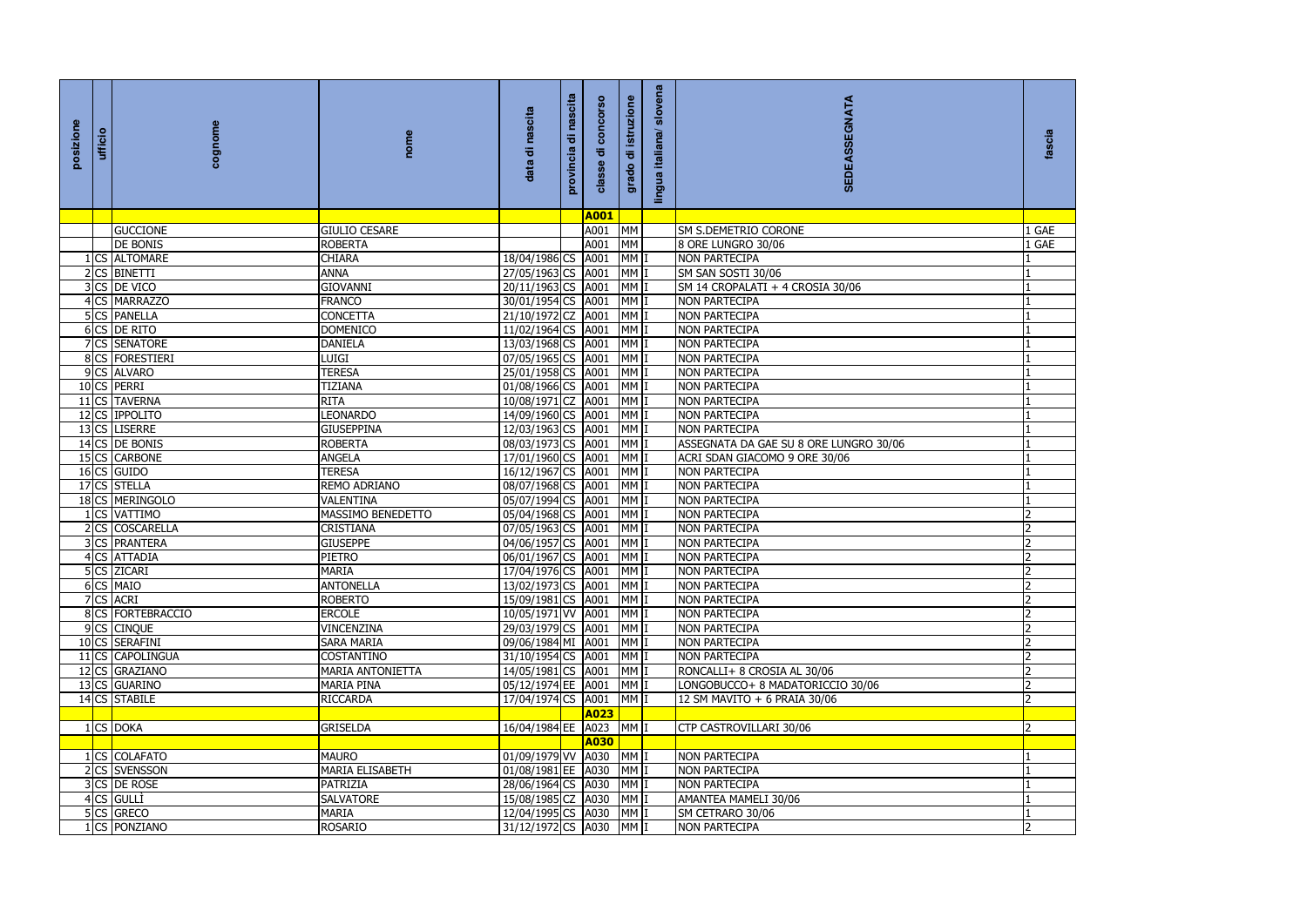| 2 CS MASCI       | <b>OSVALDO</b>             | 25/04/1959 CS 4030<br>MM I               | <b>NON PARTECIPA</b>                           |  |
|------------------|----------------------------|------------------------------------------|------------------------------------------------|--|
| 3 CS DE LORENZO  | <b>SABRINA</b>             | 04/11/1978 CS A030<br>MM I               | <b>NON PARTECIPA</b>                           |  |
| 4 CS POSTERARO   | <b>ROSARIA</b>             | 23/06/1977 CS<br>MM <sub>I</sub><br>A030 | <b>NON PARTECIPA</b>                           |  |
| 5 CS OLIVERIO    | <b>GIOVANNI FRANCESCO</b>  | 03/06/1969 EE A030<br>MM <sub>I</sub>    | <b>NON PARTECIPA</b>                           |  |
| 6 CS MARTELLOTTA | <b>ROBERTA</b>             | 11/09/1976 CS A030<br>$MM$               | <b>NON PARTECIPA</b>                           |  |
| 7 CS IMBROGNO    | <b>ANNIBALE</b>            | 11/12/1962 CS<br>MM<br>A030              | SM FUSCALDO 30/06                              |  |
| 8 CS MAZZEI      | AGATA LUIGIA ANGELA MIRIAM | 15/11/1977 CT<br>MM <sub>I</sub><br>A030 | SM FAGNANO 12+ 6 LUZZI 30/06                   |  |
| 9 CS MARTIRE     | <b>ANTONIO</b>             | 08/12/1973 CS<br>$MM$  <br>A030          | <b>NON OTTIENE</b>                             |  |
| 10 CS MAZZEI     | <b>SALVATORE</b>           | 07/05/1980 CS 4030<br>MM I               | SM FRANCAVILLA M. 31/08                        |  |
| 11 CS ESPOSITO   | <b>ALESSANDRO</b>          | 12/07/1984 CS A030<br>$MM$               | CASSANO LAUROPOLI +8 LUNGRO + CANTINELLA 31/08 |  |
| 12 CS DI BIANCO  | <b>ELVIRA</b>              | $MM$  <br>16/09/1977 CS A030             | <b>NON PARTECIPA</b>                           |  |
| 13 CS LA TORRE   | <b>ANNA LUCIA</b>          | $MM$  <br>29/05/1966 FG<br>A030          | <b>NON PARTECIPA</b>                           |  |
| 14 CS PALERMO    | <b>GIANPAOLO</b>           | 22/03/1970 CS<br>$MM$  <br>A030          | SM MORMANNO+ 2 MORANO 30/06                    |  |
| 15 CS OCCHIUZZI  |                            | $MM$ $ $                                 |                                                |  |
|                  | <b>VALENTINA</b>           | 18/02/1987 CS<br>A030                    | <b>OTTIENE SU AJ56</b>                         |  |
| 16 CS MAZZEI     | <b>FRANCESCO</b>           | 17/12/1988 CS<br>A030<br>$MM$            | <b>NON PARTECIPA</b>                           |  |
| 17 CS AMATO      | LUCA DOMENICO              | 17/02/1983 CZ<br>A030<br>$MM$            | 12 CROSIA+ 6 ROSSANO LEVI 30/06                |  |
| 18 CS PAGNOTTA   | <b>ROSSELLA</b>            | $MM$  <br>09/01/1985 CS<br>A030          | <b>NON PARTECIPA</b>                           |  |
| 19 CS CASCIARO   | <b>MARISA</b>              | 04/09/1970 CS<br>$MM$  <br>A030          | <b>NON OTTIENE</b>                             |  |
| 20 CS TUCCI      | <b>BARBARA</b>             | 29/11/1973 CS<br>MM<br>A030              | <b>NON PARTECIPA</b>                           |  |
| 21 CS SPINEDA    | <b>SIMONA</b>              | $MM$  <br>23/09/1983 CS<br>A030          | <b>NON PARTECIPA</b>                           |  |
| 22 CS CASUSCELLI | <b>GIUSEPPE</b>            | 24/01/1984 VV A030<br>MM <sub>I</sub>    | <b>NON PARTECIPA</b>                           |  |
| $23$ CS GUZZO    | <b>OLGA</b>                | 25/11/1981 CS A030<br>MM <sub>I</sub>    | <b>NON PARTECIPA</b>                           |  |
| 24 CS BERARDI    | SONIA                      | 23/03/1978 EE A030<br>MM <sub>I</sub>    | S. MARIA DEL CEDRO 30/06                       |  |
| 25 CS PALERMO    | <b>ALESSIO</b>             | 26/09/1974 CS A030<br>MM <sub>I</sub>    | <b>OTTIENE SU AF55</b>                         |  |
| 26 CS BIONDI     | <b>ANDREA</b>              | 08/04/1974 CS<br>$MM$  <br>A030          | <b>NON PARTECIPA</b>                           |  |
| 27 CS LIBERO     | <b>STEFANIA</b>            | $MM$  <br>13/10/1982 CS<br>A030          | <b>NON PARTECIPA</b>                           |  |
| 28 CS GRASSI     | <b>GIACOMO</b>             | 06/12/1984 TA<br>A030<br>MM <sub>I</sub> | <b>OTTIENE AJ56</b>                            |  |
| 29 CS GROSSI     | <b>GINEVRA</b>             | 08/06/1984 CS<br>$MM$  <br>A030          | <b>NON OTTIENE</b>                             |  |
| 30 CS CARIELLO   | <b>ANTONELLA</b>           | 14/02/1989 SA<br>A030<br>MM              | <b>OTTIENE AK56</b>                            |  |
| 31 CS MICIELI    | <b>ANDREA</b>              | 14/07/1976 TO A030<br>MM                 | <b>NON PARTECIPA</b>                           |  |
| 32 CS SALITURO   | <b>ROBERTO</b>             | MM<br>30/10/1986 CS<br>A030              | <b>NON PARTECIPA</b>                           |  |
| 33 CS DE PAOLI   | <b>ANTONIO</b>             | MM <sub>I</sub><br>21/09/1986 CS<br>A030 | <b>OTTIENE AM56</b>                            |  |
| 34 CS TALARICO   | <b>LUCA</b>                | 12/02/1977 CS A030<br>MM <sub>I</sub>    | <b>NON PARTECIPA</b>                           |  |
| 35 CS CLARIZIO   | <b>MARCO</b>               | 31/01/1988 BA A030<br>MM I               | <b>NON PARTECIPA</b>                           |  |
| 36 CS DURANTE    | <b>DANIELA ANNA</b>        | 14/09/1988 CS A030 MM I                  | <b>NON PARTECIPA</b>                           |  |
| 37 CS BEVACQUA   | <b>LUIGI</b>               | 19/09/1976 CS 4030<br>MM I               | SM AMENDOLARA 30/06                            |  |
| 38 CS RISOLE     | <b>MARIA</b>               | 30/10/1970 CS 4030<br>MM I               | <b>NON OTTIENE</b>                             |  |
| 39 CS PISARRA    | <b>BRUNO</b>               | 10/09/1964 CS A030<br>MM I               | <b>NON PARTECIPA</b>                           |  |
| 40 CS MORACA     | <b>DANIELE</b>             | 07/02/1966 CS A030<br>MM I               | <b>NON PARTECIPA</b>                           |  |
| 41 CS PANGARO    | <b>ANTONIO</b>             | 20/02/1980 CS 4030<br>MM I               | <b>NON PARTECIPA</b>                           |  |
| 42 CS LITRENTA   | MONICA                     | 17/09/1987 CS A030<br>MM I               | <b>NON PARTECIPA</b>                           |  |
| 43 CS MAMONE     | <b>SALVATORE</b>           | 04/03/1991 CZ A030<br>MM <sub>I</sub>    | <b>OTTIENE AB56</b>                            |  |
| 44 CS BORLIZZI   | <b>ELENA</b>               | 20/02/1987 LE A030<br>MM I               | <b>OTTIENE AG56</b>                            |  |
| 45 CS PERRI      | <b>DAMIANO</b>             | 22/06/1979 CS A030<br>MM I               | OTTIENE A063                                   |  |
| 46 CS MELLARD    | <b>JESSICA</b>             | 21/03/1986 EE A030<br>MM I               | <b>NON PARTECIPA</b>                           |  |
| 47 CS MUTO       | <b>GIOVANNA</b>            | 24/06/1970 CS A030<br>MM I               | <b>NON OTTIENE</b>                             |  |
| 48 CS SPINEDA    | <b>LUCA</b>                | 12/10/1979 CS 4030<br>MM I               | <b>OTTIENE AM56</b>                            |  |
| 49 CS SANTAGATA  | <b>DANIELE</b>             | 10/02/1988 CS A030<br>MM <sub>I</sub>    | <b>OTTIENE AB56</b>                            |  |
| 50 CS BUSCEMI    | <b>ROSARIA</b>             | 31/03/1971 EE A030<br>MM I               | <b>NON PARTECIPA</b>                           |  |
| 51 CS SALERNO    | <b>LUCIA</b>               | 22/10/1986 CS A030<br>MM I               | <b>OTTIENE AG56</b>                            |  |
| 52 CS MAGLIARI   | <b>TIZIANA</b>             | 28/09/1971 CS A030<br>MM I               | <b>OTTIENE AG56</b>                            |  |
| 53 CS FORCINITI  | <b>SERENA</b>              | 26/03/1985 CS 4030<br>MM I               | <b>NON PARTECIPA</b>                           |  |
|                  |                            |                                          |                                                |  |
| 54 CS GIGLIOTTI  | <b>ALESSIA</b>             | 19/09/1990 CS A030<br>MM I               | <b>NON PARTECIPA</b>                           |  |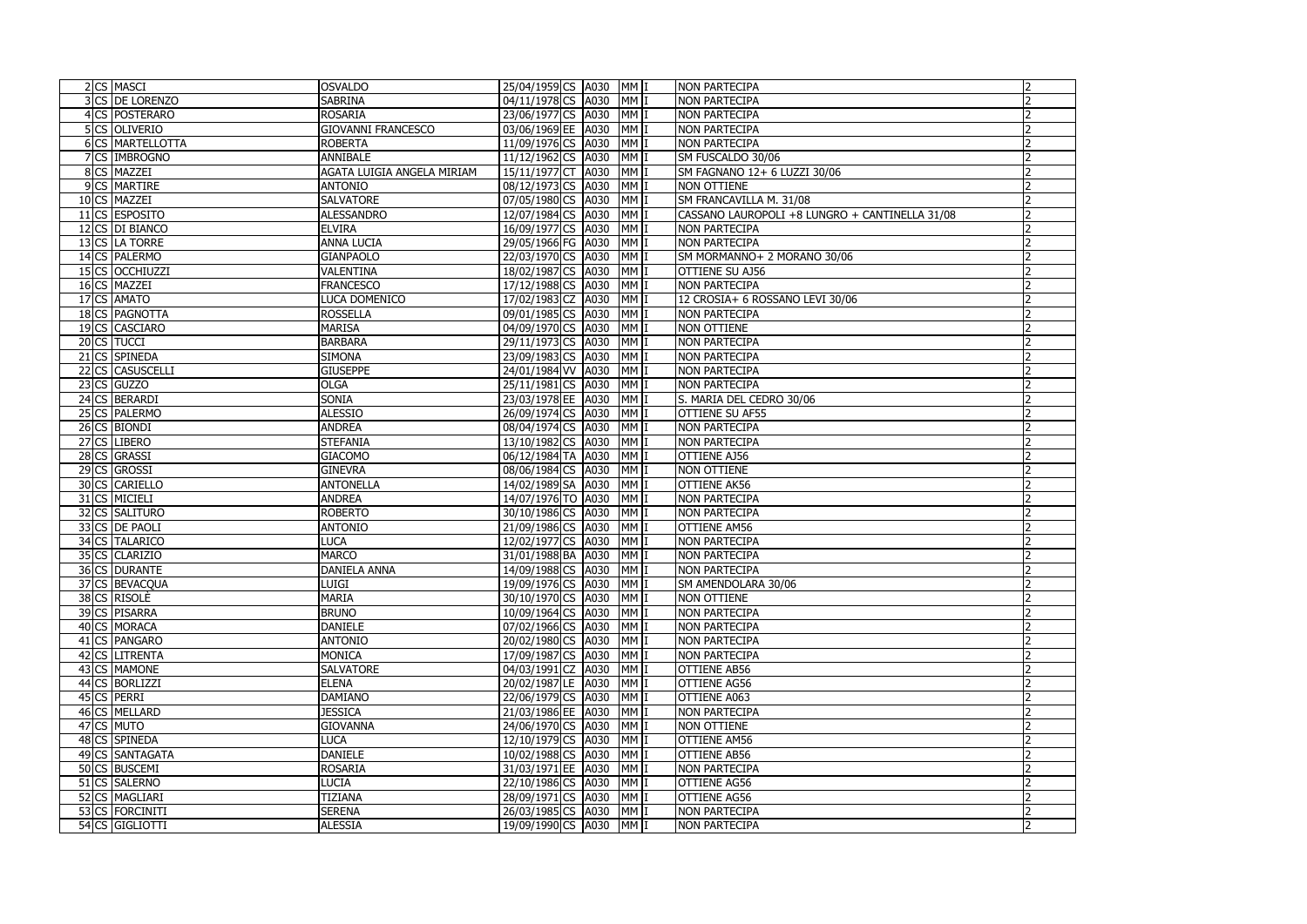|            | 55 CS VILLELLA    | <b>FRANCESCO</b>        | 20/09/1966 CS A030 MM I |             |                 | NON PARTECIPA                                                 |  |
|------------|-------------------|-------------------------|-------------------------|-------------|-----------------|---------------------------------------------------------------|--|
|            | 56 CS PALAZZOLO   | <b>SABRINA</b>          | 19/08/1996 ME A030      |             | MM I            | <b>NON PARTECIPA</b>                                          |  |
|            | 57 CS GRILLO      | <b>MARIA STELLA</b>     | 10/12/1992 CZ 4030      |             | MM I            | S. MARIA DEL CEDRO+ 6 BELVEDERE 30/06                         |  |
|            |                   |                         |                         | <b>AA25</b> |                 |                                                               |  |
|            | 1 CS MADEO        | <b>FILOMENA</b>         | 23/01/1976 CS AA25      |             | MM I            | <b>NON PARTECIPA</b>                                          |  |
|            | 2 CS LACANNA      | <b>CARMELA</b>          | 21/09/1976 NO AA25      |             | MM <sub>I</sub> | <b>NON PARTECIPA</b>                                          |  |
|            | 3 CS MAZZEI       | <b>FRANCESCA ANNA</b>   | 22/07/1968 CS AA25      |             | MM I            | <b>NON PARTECIPA</b>                                          |  |
|            | 4 CS GRECO        | <b>MARISA</b>           | 07/08/1967 CS AA25      |             | MM I            | <b>NON PARTECIPA</b>                                          |  |
|            | 5 CS VALASTRO     | <b>EMANUELA</b>         | 24/03/1975 MT AA25      |             | MM I            | SM TREBISACCE 30/06                                           |  |
|            | 6 CS ZUCCARELLI   | <b>ANGELA ROBERTA</b>   | 07/03/1972 CS AA25      |             | MM I            | <b>NON PARTECIPA</b>                                          |  |
|            | 7 CS SEMINARIO    | <b>GRAZIELLA</b>        | 09/04/1980 CS AA25      |             | MM I            | <b>NON PARTECIPA</b>                                          |  |
|            | 8 CS CIPOLLA      | <b>ANGELA</b>           | 30/04/1988 EE AA25      |             | MM <sub>I</sub> | SM ROSE12+ 6 LUZZI 30/06                                      |  |
|            | 9 CS GINESE       | <b>MIRELLA</b>          | 26/03/1959 CS AA25      |             | MM I            | <b>NON PARTECIPA</b>                                          |  |
|            | 1 CS ROVITO       | <b>VITTORIA</b>         | 30/11/1968 CS AA25      |             | MM I            | SM MANSATORICCIO10+ 8 CROPALTI 30/06                          |  |
|            | 2 CS TODARO       | <b>GIOVANNA</b>         | 10/08/1976 CS AA25      |             | MM I            | <b>NON PARTECIPA</b>                                          |  |
|            | 3 CS LIBRANDI     | <b>MARIA</b>            | 04/03/1974 CS AA25      |             | MM I            | SM CROSIA 30/06                                               |  |
|            | 4 CS MIRABELLI    | <b>SUSANNA</b>          | 03/06/1971 EE AA25      |             | MM I            | 8 ORE VIA NEGRONI + 8 ORE CAROLEI 30/06                       |  |
|            | 5 CS SAPIA        | <b>FRANCESCA</b>        | 27/02/1970 CS AA25      |             | MM <sub>I</sub> | SPEZZANO DELLA SILA 30/06                                     |  |
|            | 6 CS MACRI        | <b>DANIELA ANGELA</b>   | 18/10/1972 KR AA25      |             | MM <sub>I</sub> | SM MANGONE 30/06                                              |  |
|            | 7 CS THIA         | <b>ROSELYNE</b>         | 02/09/1973 EE AA25      |             | MM I            | MARCONI 1+ DA FIORE + MARCONI 2 SAN GIOVANNI IN FIORE 30/06 2 |  |
|            | 8 CS MORRONE      | <b>MARIA</b>            | 07/09/1976 CS AA25      |             | MM I            | PIRAGINETI DONNANNA 14+ 4 TREBISACCE 30/06                    |  |
|            | 9 CS LAVIA        | <b>ROMINA</b>           | 23/09/1982 CS AA25      |             | MM <sub>I</sub> | TERRANOVA DA SIBARI 8+ 10 SAN DEMETRIO 30/06                  |  |
|            | 10 CS ATTADIA     | <b>ASSUNTA</b>          | 24/03/1971 CS AA25      |             | MM I            | <b>NON OTTIENE</b>                                            |  |
|            | 11 CS GRANDINETTI | <b>GIADA CLAUDIA</b>    | 19/03/1973 CS AA25      |             | MM I            | SCIGLIANO 14+ 4 ROGLIANO 31/08                                |  |
|            | 12 CS SANTAGADA   | <b>ANTONELLA</b>        | 21/02/1975 CS AA25      |             | MM <sub>I</sub> | OTTIENE AC25                                                  |  |
|            | 13 CS TUNNERA     | <b>ANNUNZIATA</b>       | 24/09/1971 CS   AA25    |             | MM I            | <b>NON PARTECIPA</b>                                          |  |
|            | 14 CS ZANFINI     | <b>ROSARIA</b>          | 19/01/1971 EE AA25      |             | MM I            | <b>NON PARTECIPA</b>                                          |  |
|            | 15 CS GROSSI      | <b>GINEVRA</b>          | 08/06/1984 CS AA25      |             | MM <sub>I</sub> | <b>NON OTTIENE</b>                                            |  |
|            | 16 CS DEL POPOLO  | <b>FRANCESCA</b>        | 13/07/1976 CS AA25      |             | MM <sub>I</sub> | <b>NON PARTECIPA</b>                                          |  |
|            | 17 CS COVELLO     | SIMONA-FRANCESCA        | 04/10/1977 CS AA25      |             | MM <sub>I</sub> | <b>NON OTTIENE</b>                                            |  |
|            | 18 CS PINNICCHIA  | VALENTINA               | 27/09/1979 CS AA25      |             | MM <sub>I</sub> | <b>NON PARTECIPA</b>                                          |  |
|            | 19 CS RICCIOLINI  | <b>MARIA</b>            | 22/07/1973 EE AA25      |             | MM <sub>I</sub> | <b>NON OTTIENE</b>                                            |  |
|            | 20 CS MACRINO     | <b>STELLA ANTONELLA</b> | 13/06/1976 CS AA25      |             | MM I            | SM FRANCAVILLA 30/06                                          |  |
|            | 21 CS PARISELLA   | <b>CLEMENTINA</b>       | 08/07/1964 CS AA25 MM I |             |                 | SM AMANTEA MAMELI 31/08                                       |  |
|            | 22 CS MARINO      | <b>LUCIA</b>            | 06/01/1972 CS AA25 MM I |             |                 | SM LUNGRO 31/08                                               |  |
|            | 23 CS MARTINO     | <b>BOMBINA</b>          | 08/08/1967 CS AA25 MM I |             |                 | SM LUNGRO 8 ORE 30/06                                         |  |
|            | 24 CS MAGLIOCCHI  | <b>FRANCESCA</b>        | 06/01/1982 CS AA25 MM I |             |                 | <b>NON PARTECIPA</b>                                          |  |
|            | 25 CS GRANITI     | <b>ROSARIA</b>          | 04/06/1972 EE AA25      |             | MM I            | <b>NON PARTECIPA</b>                                          |  |
|            | 26 CS BLAIOTTA    | <b>FRANCESCA</b>        | 18/05/1987 CS AA25      |             | MM I            | <b>NON PARTECIPA</b>                                          |  |
|            | 27 CS SCIRROTTA   | <b>ANNALUCIA</b>        | 13/12/1980 CS AA25      |             | MM I            | <b>NON OTTIENE</b>                                            |  |
|            | 28 CS D'AMANTE    | <b>GRAZIELLA</b>        | 17/11/1975 PZ AA25 MM I |             |                 | <b>NON PARTECIPA</b>                                          |  |
|            | 29 CS MARCHESE    | ANNAMARIA               | 30/08/1974 EE AA25 MM I |             |                 | <b>NON PARTECIPA</b>                                          |  |
|            | 30 CS ROSETO      | <b>TIZIANA</b>          | 26/03/1978 CS AA25 MM I |             |                 | <b>NON OTTIENE</b>                                            |  |
|            | 31 CS GAROTTI     | <b>MARIANNA</b>         | 22/05/1980 CS AA25      |             | MM I            | <b>NON PARTECIPA</b>                                          |  |
|            | 32 CS LAMANNA     | <b>MARISTELLA</b>       | 21/02/1986 CS AA25      |             | MM I            | <b>NON PARTECIPA</b>                                          |  |
|            | 33 CS SCERVINO    | <b>MARIA TERESA</b>     | 08/01/1989 CS AA25      |             | MM I            | <b>NON OTTIENE</b>                                            |  |
|            | 34 CS CELESTINO   | MARIAPIA                | 24/02/1985 PZ AA25      |             | MM I            | <b>NON OTTIENE</b>                                            |  |
|            | 35 CS IANNUZZI    | <b>MARIA PINA</b>       | 24/11/1983 CS AA25      |             | MM I            | <b>NON OTTIENE</b>                                            |  |
|            | 36 CS CITRIGNO    | <b>MARIA</b>            | 22/06/1984 CS AA25      |             | MM I            | <b>NON OTTIENE</b>                                            |  |
|            | 37 CS PANZA       | <b>SIMONA</b>           | 03/03/1974 CS AA25      |             | MM I            | <b>NON OTTIENE</b>                                            |  |
| 38 CS PEPE |                   | <b>STEFANIA</b>         | 15/07/1968 CS   AA25    |             | MM I            | <b>NON PARTECIPA</b>                                          |  |
|            | 39 CS FURGIUELE   | <b>SABRINA</b>          | 04/09/1981 CS AA25      |             | MM I            | PRAIA 8+ S.MARIA DEL CEDRO 8+ BELVEDERE 2 30/06               |  |
|            |                   |                         |                         | <b>AB56</b> |                 |                                                               |  |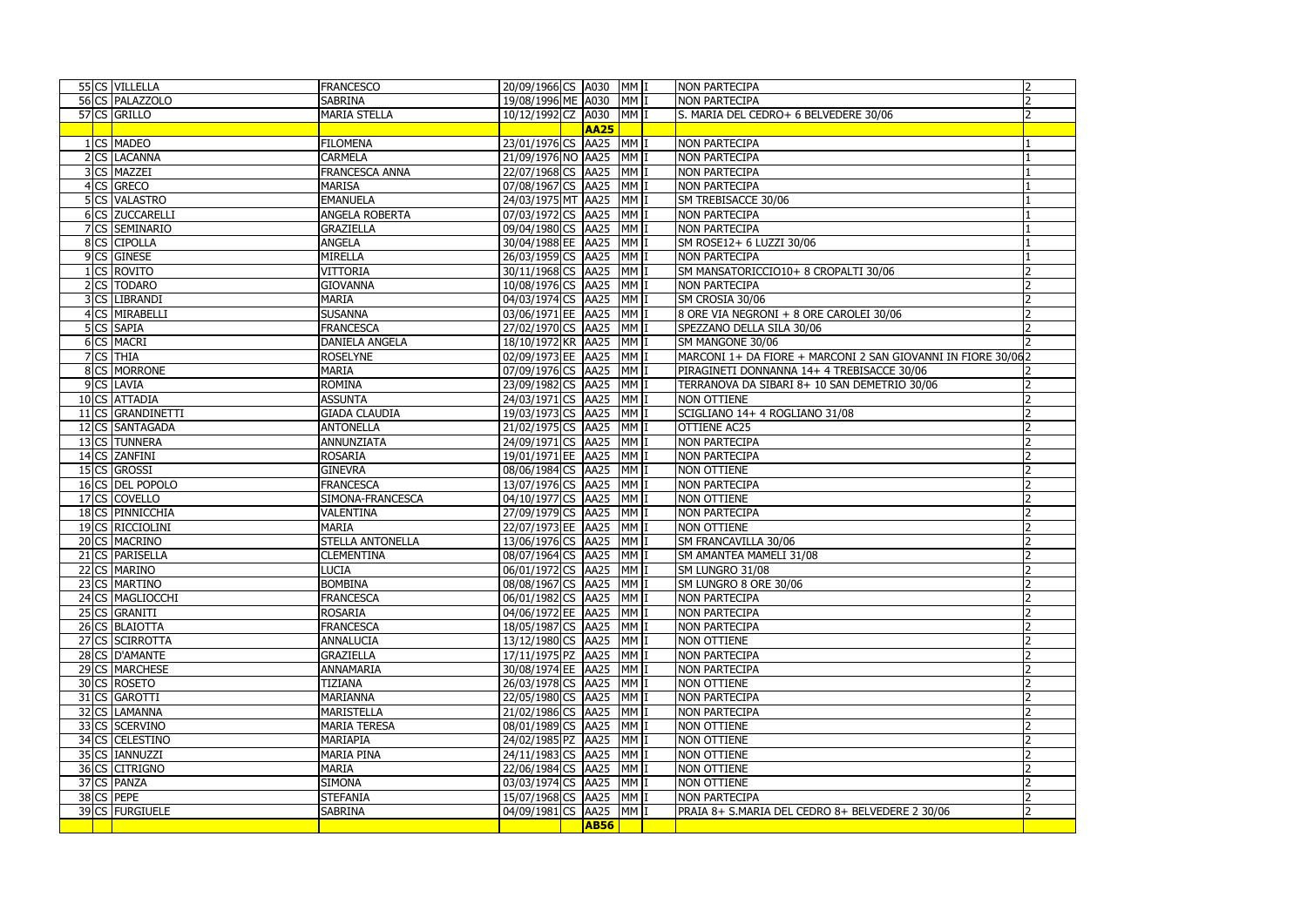| 2 CS CHIELLA<br><b>MICHELE</b><br>MM I<br>09/02/1975 FG AB56<br>SAN LUCIDO 31/08<br>3 CS IAZZOLINO<br>09/09/1982 CS AB56<br>MM <sub>I</sub><br><b>ANDREA</b><br>SPEZZANO DELLA SILA 31/08<br>4 CS SALITURO<br>MM <sub>1</sub><br><b>ROBERTO</b><br>30/10/1986 CS AB56<br>SM CERISANO 31/08<br>MM <sub>I</sub><br>5 CS MAMONE<br>04/03/1991 CZ AB56<br><b>SALVATORE</b><br>SM FUSCALDO 12+ 6 GUARDIA PIEMONTESE 31/08<br>6 CS PELLICORI<br>25/04/1995 CS AB56<br>MM <sub>1</sub><br><b>ORLANDO MARCO</b><br>SM FAGNANO 31/08<br>7 CS FAZIO<br>$MM$  <br><b>FILIPPO</b><br>24/01/1983 CS<br><b>AB56</b><br>SM MANGONE 30/06<br>8 CS SCANGA<br>$MM$  <br><b>FLAVIO</b><br>21/02/1985 CS<br><b>AB56</b><br>SM S. MARIA DEL CEDRO 31/08<br>9 CS D'ANDREA<br><b>FRANCESCA</b><br>19/09/1981 CS AB56<br>MM <sub>I</sub><br>SM SCIGLIANO 12 ORE 30/06<br>MM <sub>I</sub><br>10 CS DE BARTOLO<br><b>FRANCESCO</b><br>06/12/1988 CS AB56<br>12 ORE MALVITO 30/06<br>11 CS CRUSCO<br>MM <sub>I</sub><br><b>YURI</b><br>23/08/1990 CS AB56<br><b>NON PARTECIPA</b><br>12 CS PALOPOLI<br>28/04/1983 MI AB56<br>MM I<br><b>GENNARO</b><br>SM DIAMANTE 12+ 6 MORMANNO 31/08<br><b>AC25</b><br>MM <sub>I</sub><br>1 CS SISCA<br>24/08/1970 CS AC25<br><b>LAURA MARIA</b><br><b>NON PARTECIPA</b><br>2 CS DE SANTIS<br>27/09/1984 CS AC25<br>MM <sub>I</sub><br><b>AIDA</b><br><b>NON PARTECIPA</b><br>3 CS DEMASI<br><b>STEFANIA</b><br>04/09/1989 KR AC25<br>MM <sub>I</sub><br><b>NON PARTECIPA</b><br>MM<br>1 CS DONATO<br><b>MIRIAM</b><br>17/10/1977 CS AC25<br><b>NON PARTECIPA</b><br>2 CS MARRA<br>MM <sup>I</sup><br>DOMENICA SIMONA<br>29/05/1979 RC AC25<br><b>NON PARTECIPA</b><br>3 CS FALBO<br>$MM$  <br><b>CATERINA</b><br>01/10/1977 CS<br>AC <sub>25</sub><br><b>RINUNCIA</b><br>MM <sub>1</sub><br>4 CS IANNI PALARCHIO<br><b>SILVIA</b><br>14/07/1983 CS AC25<br><b>NON PARTECIPA</b><br><b>5CS</b> PASTORE<br>MM <sub>I</sub><br><b>STEFANIA</b><br>01/03/1969 CS AC25<br><b>RINUNCIA</b><br>MM <sub>I</sub><br>6 CS BIONDI<br><b>FILOMENA</b><br>30/12/1980 SA AC25<br><b>NON PARTECIPA</b><br>7 CS PERRI<br>MM <sub>I</sub><br><b>LUCIA</b><br>09/05/1966 CS AC25<br><b>NON PARTECIPA</b><br>MM <sub>1</sub><br>8 CS SANTAGADA<br>21/02/1975 CS AC25<br><b>ANTONELLA</b><br>RASSANO LEVI 10 + LAUROPOLI 8 30/06<br>9 CS CUCURULLO<br>MM <sup>I</sup><br><b>ANTONELLA</b><br>22/09/1987 AV AC25<br><b>NON PARTECIPA</b><br>MM <sub>1</sub><br>10 CS STABILE<br><b>KATIA</b><br>26/04/1979 CS AC25<br><b>NON PARTECIPA</b><br>MM <sub>1</sub><br>11 CS ROSATONE<br><b>ROSA ELENA</b><br>12/02/1970 EE AC25<br><b>NON PARTECIPA</b><br>12 CS MEGALIZZI<br>07/07/1984 RC AC25<br>MM <sub>I</sub><br>CORGLIANO TIERI 16+ MANDATORICCIO 31/08<br><b>VINCENZA</b><br><b>AC56</b><br>1 CS PISARRA<br><b>BRUNO</b><br>10/09/1964 CS AC56<br>MM <sub>1</sub><br><b>NON PARTECIPA</b><br>2 CS ROTELLA<br>02/12/1971 CZ<br>$MM$  <br><b>FRANCESCO</b><br>AC56<br>SM APRIGLIANO 9 ORE 30/06<br>3 CS MARTORELLI<br>31/12/1979 CS AC56<br>MM <sub>I</sub><br><b>VINCENZO</b><br>SM S. MARIA DEL CEDRO 12 ORE 30/06<br>4 CS MARTINO<br>MM <sub>I</sub><br>10/08/1983 CS AC56<br><b>GIUSEPPE</b><br>CASSANO SIBARI 12+ 6 CORIGLIANO ERODOTO 31/08<br>5 CS ALGIERI<br>23/01/1996 CS AC56<br>MM I<br><b>FRANCESCO</b><br>SM CETRARO 9 ORE 30/06<br>$\overline{AD25}$<br>1 CS DONATO<br><b>MIRIAM</b><br>17/10/1977 CS AD25 MM I<br><b>NON PARTECIPA</b><br>2 CS CHIARELLI<br>03/01/1971 CS AD25<br>MM I<br><b>LAURA</b><br>12 ORE MANDATORICCIO 30/06<br><b>AE56</b><br>1 CS SACCA'<br>22/09/1985 RC AE56<br>MM I<br><b>EMMANUELE</b><br>COSENZA F.LLI BANDIERA 30/06<br><b>AF56</b><br>1 CS LONGO<br>07/07/1966 FG AF56<br>MM I<br><b>GIUSEPPE</b><br><b>NON PARTECIPA</b><br>06/10/1974 CS AF56<br>MM <sub>I</sub><br>1 CS CASSANO<br><b>FRANCESCO</b><br>SM SCIGLIANO 12+ 6 SAN GIOVANNI IN FIORE DA FIORE 31/08<br>2 CS PALERMO<br><b>ALESSIO</b><br>26/09/1974 CS AF56<br>MMI<br><b>OTTIENE AF55</b><br>3 CS CASUSCELLI<br>MM I<br>24/01/1984 VV AF56<br><b>GIUSEPPE</b><br>CORIGLIANO CANTINELLA 12+ 6 ROSSANO LEVI 31/08<br><b>AG56</b><br>20/02/1987LE AG56<br>MM <sub>I</sub><br>1 CS BORLIZZI<br><b>ELENA</b><br>CORIGLIANO ERODOTO 31/08<br>2 CS DURANTE<br><b>DANIELA ANNA</b><br>14/09/1988 CS AG56<br>MM <sub>I</sub><br>ROSSANO DA VINCI AMICA 31/08<br>MM <sub>I</sub><br>3 CS SALERNO<br>22/10/1986 CS AG56<br><b>LUCIA</b><br>CORIGLIANO CANTINELLA 31/08<br>4 CS TROIANO<br><b>PAOLA</b><br>20/01/1996 CS AG56<br>MM <sub>I</sub><br>SM MORMANNO 12 + 6 FRANCAVILLA 31/08<br><b>5 CS MAGLIARI</b><br>28/09/1971 CS AG56<br>MM I<br><b>TIZIANA</b><br>SM MANDATORICCIO 31/08<br><b>AI56</b><br>CS BIANCOLILLO<br>06/01/1967 BA AI56<br>MM I<br><b>ANTONIO</b><br>SM CASSANO LANZA 12 + 6 RONCALLI 31/08<br>2 CS SPATARO<br><b>MARIO</b><br>10/09/1983 CS AI56<br>MM I<br>$\overline{2}$<br>SM MANGONE 31/08 | <b>CS SANTAGATA</b> | <b>DANIELE</b> | 10/02/1988 CS AB56 |  | MM I | SM FRANCAVILLA 30/06 |  |
|------------------------------------------------------------------------------------------------------------------------------------------------------------------------------------------------------------------------------------------------------------------------------------------------------------------------------------------------------------------------------------------------------------------------------------------------------------------------------------------------------------------------------------------------------------------------------------------------------------------------------------------------------------------------------------------------------------------------------------------------------------------------------------------------------------------------------------------------------------------------------------------------------------------------------------------------------------------------------------------------------------------------------------------------------------------------------------------------------------------------------------------------------------------------------------------------------------------------------------------------------------------------------------------------------------------------------------------------------------------------------------------------------------------------------------------------------------------------------------------------------------------------------------------------------------------------------------------------------------------------------------------------------------------------------------------------------------------------------------------------------------------------------------------------------------------------------------------------------------------------------------------------------------------------------------------------------------------------------------------------------------------------------------------------------------------------------------------------------------------------------------------------------------------------------------------------------------------------------------------------------------------------------------------------------------------------------------------------------------------------------------------------------------------------------------------------------------------------------------------------------------------------------------------------------------------------------------------------------------------------------------------------------------------------------------------------------------------------------------------------------------------------------------------------------------------------------------------------------------------------------------------------------------------------------------------------------------------------------------------------------------------------------------------------------------------------------------------------------------------------------------------------------------------------------------------------------------------------------------------------------------------------------------------------------------------------------------------------------------------------------------------------------------------------------------------------------------------------------------------------------------------------------------------------------------------------------------------------------------------------------------------------------------------------------------------------------------------------------------------------------------------------------------------------------------------------------------------------------------------------------------------------------------------------------------------------------------------------------------------------------------------------------------------------------------------------------------------------------------------------------------------------------------------------------------------------------------------------------------------------------------------------------------------------------------------------------------------------------------------------------------------------------------------------------------------------------------------------------------------------------------------------------------------------------------------------------------------------------------------------------------------------------------------------------------------------------------------------------------------------------------------------------------------------------------------------------------------------------------------------------------------------------------------|---------------------|----------------|--------------------|--|------|----------------------|--|
|                                                                                                                                                                                                                                                                                                                                                                                                                                                                                                                                                                                                                                                                                                                                                                                                                                                                                                                                                                                                                                                                                                                                                                                                                                                                                                                                                                                                                                                                                                                                                                                                                                                                                                                                                                                                                                                                                                                                                                                                                                                                                                                                                                                                                                                                                                                                                                                                                                                                                                                                                                                                                                                                                                                                                                                                                                                                                                                                                                                                                                                                                                                                                                                                                                                                                                                                                                                                                                                                                                                                                                                                                                                                                                                                                                                                                                                                                                                                                                                                                                                                                                                                                                                                                                                                                                                                                                                                                                                                                                                                                                                                                                                                                                                                                                                                                                                                                                                  |                     |                |                    |  |      |                      |  |
|                                                                                                                                                                                                                                                                                                                                                                                                                                                                                                                                                                                                                                                                                                                                                                                                                                                                                                                                                                                                                                                                                                                                                                                                                                                                                                                                                                                                                                                                                                                                                                                                                                                                                                                                                                                                                                                                                                                                                                                                                                                                                                                                                                                                                                                                                                                                                                                                                                                                                                                                                                                                                                                                                                                                                                                                                                                                                                                                                                                                                                                                                                                                                                                                                                                                                                                                                                                                                                                                                                                                                                                                                                                                                                                                                                                                                                                                                                                                                                                                                                                                                                                                                                                                                                                                                                                                                                                                                                                                                                                                                                                                                                                                                                                                                                                                                                                                                                                  |                     |                |                    |  |      |                      |  |
|                                                                                                                                                                                                                                                                                                                                                                                                                                                                                                                                                                                                                                                                                                                                                                                                                                                                                                                                                                                                                                                                                                                                                                                                                                                                                                                                                                                                                                                                                                                                                                                                                                                                                                                                                                                                                                                                                                                                                                                                                                                                                                                                                                                                                                                                                                                                                                                                                                                                                                                                                                                                                                                                                                                                                                                                                                                                                                                                                                                                                                                                                                                                                                                                                                                                                                                                                                                                                                                                                                                                                                                                                                                                                                                                                                                                                                                                                                                                                                                                                                                                                                                                                                                                                                                                                                                                                                                                                                                                                                                                                                                                                                                                                                                                                                                                                                                                                                                  |                     |                |                    |  |      |                      |  |
|                                                                                                                                                                                                                                                                                                                                                                                                                                                                                                                                                                                                                                                                                                                                                                                                                                                                                                                                                                                                                                                                                                                                                                                                                                                                                                                                                                                                                                                                                                                                                                                                                                                                                                                                                                                                                                                                                                                                                                                                                                                                                                                                                                                                                                                                                                                                                                                                                                                                                                                                                                                                                                                                                                                                                                                                                                                                                                                                                                                                                                                                                                                                                                                                                                                                                                                                                                                                                                                                                                                                                                                                                                                                                                                                                                                                                                                                                                                                                                                                                                                                                                                                                                                                                                                                                                                                                                                                                                                                                                                                                                                                                                                                                                                                                                                                                                                                                                                  |                     |                |                    |  |      |                      |  |
|                                                                                                                                                                                                                                                                                                                                                                                                                                                                                                                                                                                                                                                                                                                                                                                                                                                                                                                                                                                                                                                                                                                                                                                                                                                                                                                                                                                                                                                                                                                                                                                                                                                                                                                                                                                                                                                                                                                                                                                                                                                                                                                                                                                                                                                                                                                                                                                                                                                                                                                                                                                                                                                                                                                                                                                                                                                                                                                                                                                                                                                                                                                                                                                                                                                                                                                                                                                                                                                                                                                                                                                                                                                                                                                                                                                                                                                                                                                                                                                                                                                                                                                                                                                                                                                                                                                                                                                                                                                                                                                                                                                                                                                                                                                                                                                                                                                                                                                  |                     |                |                    |  |      |                      |  |
|                                                                                                                                                                                                                                                                                                                                                                                                                                                                                                                                                                                                                                                                                                                                                                                                                                                                                                                                                                                                                                                                                                                                                                                                                                                                                                                                                                                                                                                                                                                                                                                                                                                                                                                                                                                                                                                                                                                                                                                                                                                                                                                                                                                                                                                                                                                                                                                                                                                                                                                                                                                                                                                                                                                                                                                                                                                                                                                                                                                                                                                                                                                                                                                                                                                                                                                                                                                                                                                                                                                                                                                                                                                                                                                                                                                                                                                                                                                                                                                                                                                                                                                                                                                                                                                                                                                                                                                                                                                                                                                                                                                                                                                                                                                                                                                                                                                                                                                  |                     |                |                    |  |      |                      |  |
|                                                                                                                                                                                                                                                                                                                                                                                                                                                                                                                                                                                                                                                                                                                                                                                                                                                                                                                                                                                                                                                                                                                                                                                                                                                                                                                                                                                                                                                                                                                                                                                                                                                                                                                                                                                                                                                                                                                                                                                                                                                                                                                                                                                                                                                                                                                                                                                                                                                                                                                                                                                                                                                                                                                                                                                                                                                                                                                                                                                                                                                                                                                                                                                                                                                                                                                                                                                                                                                                                                                                                                                                                                                                                                                                                                                                                                                                                                                                                                                                                                                                                                                                                                                                                                                                                                                                                                                                                                                                                                                                                                                                                                                                                                                                                                                                                                                                                                                  |                     |                |                    |  |      |                      |  |
|                                                                                                                                                                                                                                                                                                                                                                                                                                                                                                                                                                                                                                                                                                                                                                                                                                                                                                                                                                                                                                                                                                                                                                                                                                                                                                                                                                                                                                                                                                                                                                                                                                                                                                                                                                                                                                                                                                                                                                                                                                                                                                                                                                                                                                                                                                                                                                                                                                                                                                                                                                                                                                                                                                                                                                                                                                                                                                                                                                                                                                                                                                                                                                                                                                                                                                                                                                                                                                                                                                                                                                                                                                                                                                                                                                                                                                                                                                                                                                                                                                                                                                                                                                                                                                                                                                                                                                                                                                                                                                                                                                                                                                                                                                                                                                                                                                                                                                                  |                     |                |                    |  |      |                      |  |
|                                                                                                                                                                                                                                                                                                                                                                                                                                                                                                                                                                                                                                                                                                                                                                                                                                                                                                                                                                                                                                                                                                                                                                                                                                                                                                                                                                                                                                                                                                                                                                                                                                                                                                                                                                                                                                                                                                                                                                                                                                                                                                                                                                                                                                                                                                                                                                                                                                                                                                                                                                                                                                                                                                                                                                                                                                                                                                                                                                                                                                                                                                                                                                                                                                                                                                                                                                                                                                                                                                                                                                                                                                                                                                                                                                                                                                                                                                                                                                                                                                                                                                                                                                                                                                                                                                                                                                                                                                                                                                                                                                                                                                                                                                                                                                                                                                                                                                                  |                     |                |                    |  |      |                      |  |
|                                                                                                                                                                                                                                                                                                                                                                                                                                                                                                                                                                                                                                                                                                                                                                                                                                                                                                                                                                                                                                                                                                                                                                                                                                                                                                                                                                                                                                                                                                                                                                                                                                                                                                                                                                                                                                                                                                                                                                                                                                                                                                                                                                                                                                                                                                                                                                                                                                                                                                                                                                                                                                                                                                                                                                                                                                                                                                                                                                                                                                                                                                                                                                                                                                                                                                                                                                                                                                                                                                                                                                                                                                                                                                                                                                                                                                                                                                                                                                                                                                                                                                                                                                                                                                                                                                                                                                                                                                                                                                                                                                                                                                                                                                                                                                                                                                                                                                                  |                     |                |                    |  |      |                      |  |
|                                                                                                                                                                                                                                                                                                                                                                                                                                                                                                                                                                                                                                                                                                                                                                                                                                                                                                                                                                                                                                                                                                                                                                                                                                                                                                                                                                                                                                                                                                                                                                                                                                                                                                                                                                                                                                                                                                                                                                                                                                                                                                                                                                                                                                                                                                                                                                                                                                                                                                                                                                                                                                                                                                                                                                                                                                                                                                                                                                                                                                                                                                                                                                                                                                                                                                                                                                                                                                                                                                                                                                                                                                                                                                                                                                                                                                                                                                                                                                                                                                                                                                                                                                                                                                                                                                                                                                                                                                                                                                                                                                                                                                                                                                                                                                                                                                                                                                                  |                     |                |                    |  |      |                      |  |
|                                                                                                                                                                                                                                                                                                                                                                                                                                                                                                                                                                                                                                                                                                                                                                                                                                                                                                                                                                                                                                                                                                                                                                                                                                                                                                                                                                                                                                                                                                                                                                                                                                                                                                                                                                                                                                                                                                                                                                                                                                                                                                                                                                                                                                                                                                                                                                                                                                                                                                                                                                                                                                                                                                                                                                                                                                                                                                                                                                                                                                                                                                                                                                                                                                                                                                                                                                                                                                                                                                                                                                                                                                                                                                                                                                                                                                                                                                                                                                                                                                                                                                                                                                                                                                                                                                                                                                                                                                                                                                                                                                                                                                                                                                                                                                                                                                                                                                                  |                     |                |                    |  |      |                      |  |
|                                                                                                                                                                                                                                                                                                                                                                                                                                                                                                                                                                                                                                                                                                                                                                                                                                                                                                                                                                                                                                                                                                                                                                                                                                                                                                                                                                                                                                                                                                                                                                                                                                                                                                                                                                                                                                                                                                                                                                                                                                                                                                                                                                                                                                                                                                                                                                                                                                                                                                                                                                                                                                                                                                                                                                                                                                                                                                                                                                                                                                                                                                                                                                                                                                                                                                                                                                                                                                                                                                                                                                                                                                                                                                                                                                                                                                                                                                                                                                                                                                                                                                                                                                                                                                                                                                                                                                                                                                                                                                                                                                                                                                                                                                                                                                                                                                                                                                                  |                     |                |                    |  |      |                      |  |
|                                                                                                                                                                                                                                                                                                                                                                                                                                                                                                                                                                                                                                                                                                                                                                                                                                                                                                                                                                                                                                                                                                                                                                                                                                                                                                                                                                                                                                                                                                                                                                                                                                                                                                                                                                                                                                                                                                                                                                                                                                                                                                                                                                                                                                                                                                                                                                                                                                                                                                                                                                                                                                                                                                                                                                                                                                                                                                                                                                                                                                                                                                                                                                                                                                                                                                                                                                                                                                                                                                                                                                                                                                                                                                                                                                                                                                                                                                                                                                                                                                                                                                                                                                                                                                                                                                                                                                                                                                                                                                                                                                                                                                                                                                                                                                                                                                                                                                                  |                     |                |                    |  |      |                      |  |
|                                                                                                                                                                                                                                                                                                                                                                                                                                                                                                                                                                                                                                                                                                                                                                                                                                                                                                                                                                                                                                                                                                                                                                                                                                                                                                                                                                                                                                                                                                                                                                                                                                                                                                                                                                                                                                                                                                                                                                                                                                                                                                                                                                                                                                                                                                                                                                                                                                                                                                                                                                                                                                                                                                                                                                                                                                                                                                                                                                                                                                                                                                                                                                                                                                                                                                                                                                                                                                                                                                                                                                                                                                                                                                                                                                                                                                                                                                                                                                                                                                                                                                                                                                                                                                                                                                                                                                                                                                                                                                                                                                                                                                                                                                                                                                                                                                                                                                                  |                     |                |                    |  |      |                      |  |
|                                                                                                                                                                                                                                                                                                                                                                                                                                                                                                                                                                                                                                                                                                                                                                                                                                                                                                                                                                                                                                                                                                                                                                                                                                                                                                                                                                                                                                                                                                                                                                                                                                                                                                                                                                                                                                                                                                                                                                                                                                                                                                                                                                                                                                                                                                                                                                                                                                                                                                                                                                                                                                                                                                                                                                                                                                                                                                                                                                                                                                                                                                                                                                                                                                                                                                                                                                                                                                                                                                                                                                                                                                                                                                                                                                                                                                                                                                                                                                                                                                                                                                                                                                                                                                                                                                                                                                                                                                                                                                                                                                                                                                                                                                                                                                                                                                                                                                                  |                     |                |                    |  |      |                      |  |
|                                                                                                                                                                                                                                                                                                                                                                                                                                                                                                                                                                                                                                                                                                                                                                                                                                                                                                                                                                                                                                                                                                                                                                                                                                                                                                                                                                                                                                                                                                                                                                                                                                                                                                                                                                                                                                                                                                                                                                                                                                                                                                                                                                                                                                                                                                                                                                                                                                                                                                                                                                                                                                                                                                                                                                                                                                                                                                                                                                                                                                                                                                                                                                                                                                                                                                                                                                                                                                                                                                                                                                                                                                                                                                                                                                                                                                                                                                                                                                                                                                                                                                                                                                                                                                                                                                                                                                                                                                                                                                                                                                                                                                                                                                                                                                                                                                                                                                                  |                     |                |                    |  |      |                      |  |
|                                                                                                                                                                                                                                                                                                                                                                                                                                                                                                                                                                                                                                                                                                                                                                                                                                                                                                                                                                                                                                                                                                                                                                                                                                                                                                                                                                                                                                                                                                                                                                                                                                                                                                                                                                                                                                                                                                                                                                                                                                                                                                                                                                                                                                                                                                                                                                                                                                                                                                                                                                                                                                                                                                                                                                                                                                                                                                                                                                                                                                                                                                                                                                                                                                                                                                                                                                                                                                                                                                                                                                                                                                                                                                                                                                                                                                                                                                                                                                                                                                                                                                                                                                                                                                                                                                                                                                                                                                                                                                                                                                                                                                                                                                                                                                                                                                                                                                                  |                     |                |                    |  |      |                      |  |
|                                                                                                                                                                                                                                                                                                                                                                                                                                                                                                                                                                                                                                                                                                                                                                                                                                                                                                                                                                                                                                                                                                                                                                                                                                                                                                                                                                                                                                                                                                                                                                                                                                                                                                                                                                                                                                                                                                                                                                                                                                                                                                                                                                                                                                                                                                                                                                                                                                                                                                                                                                                                                                                                                                                                                                                                                                                                                                                                                                                                                                                                                                                                                                                                                                                                                                                                                                                                                                                                                                                                                                                                                                                                                                                                                                                                                                                                                                                                                                                                                                                                                                                                                                                                                                                                                                                                                                                                                                                                                                                                                                                                                                                                                                                                                                                                                                                                                                                  |                     |                |                    |  |      |                      |  |
|                                                                                                                                                                                                                                                                                                                                                                                                                                                                                                                                                                                                                                                                                                                                                                                                                                                                                                                                                                                                                                                                                                                                                                                                                                                                                                                                                                                                                                                                                                                                                                                                                                                                                                                                                                                                                                                                                                                                                                                                                                                                                                                                                                                                                                                                                                                                                                                                                                                                                                                                                                                                                                                                                                                                                                                                                                                                                                                                                                                                                                                                                                                                                                                                                                                                                                                                                                                                                                                                                                                                                                                                                                                                                                                                                                                                                                                                                                                                                                                                                                                                                                                                                                                                                                                                                                                                                                                                                                                                                                                                                                                                                                                                                                                                                                                                                                                                                                                  |                     |                |                    |  |      |                      |  |
|                                                                                                                                                                                                                                                                                                                                                                                                                                                                                                                                                                                                                                                                                                                                                                                                                                                                                                                                                                                                                                                                                                                                                                                                                                                                                                                                                                                                                                                                                                                                                                                                                                                                                                                                                                                                                                                                                                                                                                                                                                                                                                                                                                                                                                                                                                                                                                                                                                                                                                                                                                                                                                                                                                                                                                                                                                                                                                                                                                                                                                                                                                                                                                                                                                                                                                                                                                                                                                                                                                                                                                                                                                                                                                                                                                                                                                                                                                                                                                                                                                                                                                                                                                                                                                                                                                                                                                                                                                                                                                                                                                                                                                                                                                                                                                                                                                                                                                                  |                     |                |                    |  |      |                      |  |
|                                                                                                                                                                                                                                                                                                                                                                                                                                                                                                                                                                                                                                                                                                                                                                                                                                                                                                                                                                                                                                                                                                                                                                                                                                                                                                                                                                                                                                                                                                                                                                                                                                                                                                                                                                                                                                                                                                                                                                                                                                                                                                                                                                                                                                                                                                                                                                                                                                                                                                                                                                                                                                                                                                                                                                                                                                                                                                                                                                                                                                                                                                                                                                                                                                                                                                                                                                                                                                                                                                                                                                                                                                                                                                                                                                                                                                                                                                                                                                                                                                                                                                                                                                                                                                                                                                                                                                                                                                                                                                                                                                                                                                                                                                                                                                                                                                                                                                                  |                     |                |                    |  |      |                      |  |
|                                                                                                                                                                                                                                                                                                                                                                                                                                                                                                                                                                                                                                                                                                                                                                                                                                                                                                                                                                                                                                                                                                                                                                                                                                                                                                                                                                                                                                                                                                                                                                                                                                                                                                                                                                                                                                                                                                                                                                                                                                                                                                                                                                                                                                                                                                                                                                                                                                                                                                                                                                                                                                                                                                                                                                                                                                                                                                                                                                                                                                                                                                                                                                                                                                                                                                                                                                                                                                                                                                                                                                                                                                                                                                                                                                                                                                                                                                                                                                                                                                                                                                                                                                                                                                                                                                                                                                                                                                                                                                                                                                                                                                                                                                                                                                                                                                                                                                                  |                     |                |                    |  |      |                      |  |
|                                                                                                                                                                                                                                                                                                                                                                                                                                                                                                                                                                                                                                                                                                                                                                                                                                                                                                                                                                                                                                                                                                                                                                                                                                                                                                                                                                                                                                                                                                                                                                                                                                                                                                                                                                                                                                                                                                                                                                                                                                                                                                                                                                                                                                                                                                                                                                                                                                                                                                                                                                                                                                                                                                                                                                                                                                                                                                                                                                                                                                                                                                                                                                                                                                                                                                                                                                                                                                                                                                                                                                                                                                                                                                                                                                                                                                                                                                                                                                                                                                                                                                                                                                                                                                                                                                                                                                                                                                                                                                                                                                                                                                                                                                                                                                                                                                                                                                                  |                     |                |                    |  |      |                      |  |
|                                                                                                                                                                                                                                                                                                                                                                                                                                                                                                                                                                                                                                                                                                                                                                                                                                                                                                                                                                                                                                                                                                                                                                                                                                                                                                                                                                                                                                                                                                                                                                                                                                                                                                                                                                                                                                                                                                                                                                                                                                                                                                                                                                                                                                                                                                                                                                                                                                                                                                                                                                                                                                                                                                                                                                                                                                                                                                                                                                                                                                                                                                                                                                                                                                                                                                                                                                                                                                                                                                                                                                                                                                                                                                                                                                                                                                                                                                                                                                                                                                                                                                                                                                                                                                                                                                                                                                                                                                                                                                                                                                                                                                                                                                                                                                                                                                                                                                                  |                     |                |                    |  |      |                      |  |
|                                                                                                                                                                                                                                                                                                                                                                                                                                                                                                                                                                                                                                                                                                                                                                                                                                                                                                                                                                                                                                                                                                                                                                                                                                                                                                                                                                                                                                                                                                                                                                                                                                                                                                                                                                                                                                                                                                                                                                                                                                                                                                                                                                                                                                                                                                                                                                                                                                                                                                                                                                                                                                                                                                                                                                                                                                                                                                                                                                                                                                                                                                                                                                                                                                                                                                                                                                                                                                                                                                                                                                                                                                                                                                                                                                                                                                                                                                                                                                                                                                                                                                                                                                                                                                                                                                                                                                                                                                                                                                                                                                                                                                                                                                                                                                                                                                                                                                                  |                     |                |                    |  |      |                      |  |
|                                                                                                                                                                                                                                                                                                                                                                                                                                                                                                                                                                                                                                                                                                                                                                                                                                                                                                                                                                                                                                                                                                                                                                                                                                                                                                                                                                                                                                                                                                                                                                                                                                                                                                                                                                                                                                                                                                                                                                                                                                                                                                                                                                                                                                                                                                                                                                                                                                                                                                                                                                                                                                                                                                                                                                                                                                                                                                                                                                                                                                                                                                                                                                                                                                                                                                                                                                                                                                                                                                                                                                                                                                                                                                                                                                                                                                                                                                                                                                                                                                                                                                                                                                                                                                                                                                                                                                                                                                                                                                                                                                                                                                                                                                                                                                                                                                                                                                                  |                     |                |                    |  |      |                      |  |
|                                                                                                                                                                                                                                                                                                                                                                                                                                                                                                                                                                                                                                                                                                                                                                                                                                                                                                                                                                                                                                                                                                                                                                                                                                                                                                                                                                                                                                                                                                                                                                                                                                                                                                                                                                                                                                                                                                                                                                                                                                                                                                                                                                                                                                                                                                                                                                                                                                                                                                                                                                                                                                                                                                                                                                                                                                                                                                                                                                                                                                                                                                                                                                                                                                                                                                                                                                                                                                                                                                                                                                                                                                                                                                                                                                                                                                                                                                                                                                                                                                                                                                                                                                                                                                                                                                                                                                                                                                                                                                                                                                                                                                                                                                                                                                                                                                                                                                                  |                     |                |                    |  |      |                      |  |
|                                                                                                                                                                                                                                                                                                                                                                                                                                                                                                                                                                                                                                                                                                                                                                                                                                                                                                                                                                                                                                                                                                                                                                                                                                                                                                                                                                                                                                                                                                                                                                                                                                                                                                                                                                                                                                                                                                                                                                                                                                                                                                                                                                                                                                                                                                                                                                                                                                                                                                                                                                                                                                                                                                                                                                                                                                                                                                                                                                                                                                                                                                                                                                                                                                                                                                                                                                                                                                                                                                                                                                                                                                                                                                                                                                                                                                                                                                                                                                                                                                                                                                                                                                                                                                                                                                                                                                                                                                                                                                                                                                                                                                                                                                                                                                                                                                                                                                                  |                     |                |                    |  |      |                      |  |
|                                                                                                                                                                                                                                                                                                                                                                                                                                                                                                                                                                                                                                                                                                                                                                                                                                                                                                                                                                                                                                                                                                                                                                                                                                                                                                                                                                                                                                                                                                                                                                                                                                                                                                                                                                                                                                                                                                                                                                                                                                                                                                                                                                                                                                                                                                                                                                                                                                                                                                                                                                                                                                                                                                                                                                                                                                                                                                                                                                                                                                                                                                                                                                                                                                                                                                                                                                                                                                                                                                                                                                                                                                                                                                                                                                                                                                                                                                                                                                                                                                                                                                                                                                                                                                                                                                                                                                                                                                                                                                                                                                                                                                                                                                                                                                                                                                                                                                                  |                     |                |                    |  |      |                      |  |
|                                                                                                                                                                                                                                                                                                                                                                                                                                                                                                                                                                                                                                                                                                                                                                                                                                                                                                                                                                                                                                                                                                                                                                                                                                                                                                                                                                                                                                                                                                                                                                                                                                                                                                                                                                                                                                                                                                                                                                                                                                                                                                                                                                                                                                                                                                                                                                                                                                                                                                                                                                                                                                                                                                                                                                                                                                                                                                                                                                                                                                                                                                                                                                                                                                                                                                                                                                                                                                                                                                                                                                                                                                                                                                                                                                                                                                                                                                                                                                                                                                                                                                                                                                                                                                                                                                                                                                                                                                                                                                                                                                                                                                                                                                                                                                                                                                                                                                                  |                     |                |                    |  |      |                      |  |
|                                                                                                                                                                                                                                                                                                                                                                                                                                                                                                                                                                                                                                                                                                                                                                                                                                                                                                                                                                                                                                                                                                                                                                                                                                                                                                                                                                                                                                                                                                                                                                                                                                                                                                                                                                                                                                                                                                                                                                                                                                                                                                                                                                                                                                                                                                                                                                                                                                                                                                                                                                                                                                                                                                                                                                                                                                                                                                                                                                                                                                                                                                                                                                                                                                                                                                                                                                                                                                                                                                                                                                                                                                                                                                                                                                                                                                                                                                                                                                                                                                                                                                                                                                                                                                                                                                                                                                                                                                                                                                                                                                                                                                                                                                                                                                                                                                                                                                                  |                     |                |                    |  |      |                      |  |
|                                                                                                                                                                                                                                                                                                                                                                                                                                                                                                                                                                                                                                                                                                                                                                                                                                                                                                                                                                                                                                                                                                                                                                                                                                                                                                                                                                                                                                                                                                                                                                                                                                                                                                                                                                                                                                                                                                                                                                                                                                                                                                                                                                                                                                                                                                                                                                                                                                                                                                                                                                                                                                                                                                                                                                                                                                                                                                                                                                                                                                                                                                                                                                                                                                                                                                                                                                                                                                                                                                                                                                                                                                                                                                                                                                                                                                                                                                                                                                                                                                                                                                                                                                                                                                                                                                                                                                                                                                                                                                                                                                                                                                                                                                                                                                                                                                                                                                                  |                     |                |                    |  |      |                      |  |
|                                                                                                                                                                                                                                                                                                                                                                                                                                                                                                                                                                                                                                                                                                                                                                                                                                                                                                                                                                                                                                                                                                                                                                                                                                                                                                                                                                                                                                                                                                                                                                                                                                                                                                                                                                                                                                                                                                                                                                                                                                                                                                                                                                                                                                                                                                                                                                                                                                                                                                                                                                                                                                                                                                                                                                                                                                                                                                                                                                                                                                                                                                                                                                                                                                                                                                                                                                                                                                                                                                                                                                                                                                                                                                                                                                                                                                                                                                                                                                                                                                                                                                                                                                                                                                                                                                                                                                                                                                                                                                                                                                                                                                                                                                                                                                                                                                                                                                                  |                     |                |                    |  |      |                      |  |
|                                                                                                                                                                                                                                                                                                                                                                                                                                                                                                                                                                                                                                                                                                                                                                                                                                                                                                                                                                                                                                                                                                                                                                                                                                                                                                                                                                                                                                                                                                                                                                                                                                                                                                                                                                                                                                                                                                                                                                                                                                                                                                                                                                                                                                                                                                                                                                                                                                                                                                                                                                                                                                                                                                                                                                                                                                                                                                                                                                                                                                                                                                                                                                                                                                                                                                                                                                                                                                                                                                                                                                                                                                                                                                                                                                                                                                                                                                                                                                                                                                                                                                                                                                                                                                                                                                                                                                                                                                                                                                                                                                                                                                                                                                                                                                                                                                                                                                                  |                     |                |                    |  |      |                      |  |
|                                                                                                                                                                                                                                                                                                                                                                                                                                                                                                                                                                                                                                                                                                                                                                                                                                                                                                                                                                                                                                                                                                                                                                                                                                                                                                                                                                                                                                                                                                                                                                                                                                                                                                                                                                                                                                                                                                                                                                                                                                                                                                                                                                                                                                                                                                                                                                                                                                                                                                                                                                                                                                                                                                                                                                                                                                                                                                                                                                                                                                                                                                                                                                                                                                                                                                                                                                                                                                                                                                                                                                                                                                                                                                                                                                                                                                                                                                                                                                                                                                                                                                                                                                                                                                                                                                                                                                                                                                                                                                                                                                                                                                                                                                                                                                                                                                                                                                                  |                     |                |                    |  |      |                      |  |
|                                                                                                                                                                                                                                                                                                                                                                                                                                                                                                                                                                                                                                                                                                                                                                                                                                                                                                                                                                                                                                                                                                                                                                                                                                                                                                                                                                                                                                                                                                                                                                                                                                                                                                                                                                                                                                                                                                                                                                                                                                                                                                                                                                                                                                                                                                                                                                                                                                                                                                                                                                                                                                                                                                                                                                                                                                                                                                                                                                                                                                                                                                                                                                                                                                                                                                                                                                                                                                                                                                                                                                                                                                                                                                                                                                                                                                                                                                                                                                                                                                                                                                                                                                                                                                                                                                                                                                                                                                                                                                                                                                                                                                                                                                                                                                                                                                                                                                                  |                     |                |                    |  |      |                      |  |
|                                                                                                                                                                                                                                                                                                                                                                                                                                                                                                                                                                                                                                                                                                                                                                                                                                                                                                                                                                                                                                                                                                                                                                                                                                                                                                                                                                                                                                                                                                                                                                                                                                                                                                                                                                                                                                                                                                                                                                                                                                                                                                                                                                                                                                                                                                                                                                                                                                                                                                                                                                                                                                                                                                                                                                                                                                                                                                                                                                                                                                                                                                                                                                                                                                                                                                                                                                                                                                                                                                                                                                                                                                                                                                                                                                                                                                                                                                                                                                                                                                                                                                                                                                                                                                                                                                                                                                                                                                                                                                                                                                                                                                                                                                                                                                                                                                                                                                                  |                     |                |                    |  |      |                      |  |
|                                                                                                                                                                                                                                                                                                                                                                                                                                                                                                                                                                                                                                                                                                                                                                                                                                                                                                                                                                                                                                                                                                                                                                                                                                                                                                                                                                                                                                                                                                                                                                                                                                                                                                                                                                                                                                                                                                                                                                                                                                                                                                                                                                                                                                                                                                                                                                                                                                                                                                                                                                                                                                                                                                                                                                                                                                                                                                                                                                                                                                                                                                                                                                                                                                                                                                                                                                                                                                                                                                                                                                                                                                                                                                                                                                                                                                                                                                                                                                                                                                                                                                                                                                                                                                                                                                                                                                                                                                                                                                                                                                                                                                                                                                                                                                                                                                                                                                                  |                     |                |                    |  |      |                      |  |
|                                                                                                                                                                                                                                                                                                                                                                                                                                                                                                                                                                                                                                                                                                                                                                                                                                                                                                                                                                                                                                                                                                                                                                                                                                                                                                                                                                                                                                                                                                                                                                                                                                                                                                                                                                                                                                                                                                                                                                                                                                                                                                                                                                                                                                                                                                                                                                                                                                                                                                                                                                                                                                                                                                                                                                                                                                                                                                                                                                                                                                                                                                                                                                                                                                                                                                                                                                                                                                                                                                                                                                                                                                                                                                                                                                                                                                                                                                                                                                                                                                                                                                                                                                                                                                                                                                                                                                                                                                                                                                                                                                                                                                                                                                                                                                                                                                                                                                                  |                     |                |                    |  |      |                      |  |
|                                                                                                                                                                                                                                                                                                                                                                                                                                                                                                                                                                                                                                                                                                                                                                                                                                                                                                                                                                                                                                                                                                                                                                                                                                                                                                                                                                                                                                                                                                                                                                                                                                                                                                                                                                                                                                                                                                                                                                                                                                                                                                                                                                                                                                                                                                                                                                                                                                                                                                                                                                                                                                                                                                                                                                                                                                                                                                                                                                                                                                                                                                                                                                                                                                                                                                                                                                                                                                                                                                                                                                                                                                                                                                                                                                                                                                                                                                                                                                                                                                                                                                                                                                                                                                                                                                                                                                                                                                                                                                                                                                                                                                                                                                                                                                                                                                                                                                                  |                     |                |                    |  |      |                      |  |
|                                                                                                                                                                                                                                                                                                                                                                                                                                                                                                                                                                                                                                                                                                                                                                                                                                                                                                                                                                                                                                                                                                                                                                                                                                                                                                                                                                                                                                                                                                                                                                                                                                                                                                                                                                                                                                                                                                                                                                                                                                                                                                                                                                                                                                                                                                                                                                                                                                                                                                                                                                                                                                                                                                                                                                                                                                                                                                                                                                                                                                                                                                                                                                                                                                                                                                                                                                                                                                                                                                                                                                                                                                                                                                                                                                                                                                                                                                                                                                                                                                                                                                                                                                                                                                                                                                                                                                                                                                                                                                                                                                                                                                                                                                                                                                                                                                                                                                                  |                     |                |                    |  |      |                      |  |
|                                                                                                                                                                                                                                                                                                                                                                                                                                                                                                                                                                                                                                                                                                                                                                                                                                                                                                                                                                                                                                                                                                                                                                                                                                                                                                                                                                                                                                                                                                                                                                                                                                                                                                                                                                                                                                                                                                                                                                                                                                                                                                                                                                                                                                                                                                                                                                                                                                                                                                                                                                                                                                                                                                                                                                                                                                                                                                                                                                                                                                                                                                                                                                                                                                                                                                                                                                                                                                                                                                                                                                                                                                                                                                                                                                                                                                                                                                                                                                                                                                                                                                                                                                                                                                                                                                                                                                                                                                                                                                                                                                                                                                                                                                                                                                                                                                                                                                                  |                     |                |                    |  |      |                      |  |
|                                                                                                                                                                                                                                                                                                                                                                                                                                                                                                                                                                                                                                                                                                                                                                                                                                                                                                                                                                                                                                                                                                                                                                                                                                                                                                                                                                                                                                                                                                                                                                                                                                                                                                                                                                                                                                                                                                                                                                                                                                                                                                                                                                                                                                                                                                                                                                                                                                                                                                                                                                                                                                                                                                                                                                                                                                                                                                                                                                                                                                                                                                                                                                                                                                                                                                                                                                                                                                                                                                                                                                                                                                                                                                                                                                                                                                                                                                                                                                                                                                                                                                                                                                                                                                                                                                                                                                                                                                                                                                                                                                                                                                                                                                                                                                                                                                                                                                                  |                     |                |                    |  |      |                      |  |
|                                                                                                                                                                                                                                                                                                                                                                                                                                                                                                                                                                                                                                                                                                                                                                                                                                                                                                                                                                                                                                                                                                                                                                                                                                                                                                                                                                                                                                                                                                                                                                                                                                                                                                                                                                                                                                                                                                                                                                                                                                                                                                                                                                                                                                                                                                                                                                                                                                                                                                                                                                                                                                                                                                                                                                                                                                                                                                                                                                                                                                                                                                                                                                                                                                                                                                                                                                                                                                                                                                                                                                                                                                                                                                                                                                                                                                                                                                                                                                                                                                                                                                                                                                                                                                                                                                                                                                                                                                                                                                                                                                                                                                                                                                                                                                                                                                                                                                                  |                     |                |                    |  |      |                      |  |
|                                                                                                                                                                                                                                                                                                                                                                                                                                                                                                                                                                                                                                                                                                                                                                                                                                                                                                                                                                                                                                                                                                                                                                                                                                                                                                                                                                                                                                                                                                                                                                                                                                                                                                                                                                                                                                                                                                                                                                                                                                                                                                                                                                                                                                                                                                                                                                                                                                                                                                                                                                                                                                                                                                                                                                                                                                                                                                                                                                                                                                                                                                                                                                                                                                                                                                                                                                                                                                                                                                                                                                                                                                                                                                                                                                                                                                                                                                                                                                                                                                                                                                                                                                                                                                                                                                                                                                                                                                                                                                                                                                                                                                                                                                                                                                                                                                                                                                                  |                     |                |                    |  |      |                      |  |
|                                                                                                                                                                                                                                                                                                                                                                                                                                                                                                                                                                                                                                                                                                                                                                                                                                                                                                                                                                                                                                                                                                                                                                                                                                                                                                                                                                                                                                                                                                                                                                                                                                                                                                                                                                                                                                                                                                                                                                                                                                                                                                                                                                                                                                                                                                                                                                                                                                                                                                                                                                                                                                                                                                                                                                                                                                                                                                                                                                                                                                                                                                                                                                                                                                                                                                                                                                                                                                                                                                                                                                                                                                                                                                                                                                                                                                                                                                                                                                                                                                                                                                                                                                                                                                                                                                                                                                                                                                                                                                                                                                                                                                                                                                                                                                                                                                                                                                                  |                     |                |                    |  |      |                      |  |
|                                                                                                                                                                                                                                                                                                                                                                                                                                                                                                                                                                                                                                                                                                                                                                                                                                                                                                                                                                                                                                                                                                                                                                                                                                                                                                                                                                                                                                                                                                                                                                                                                                                                                                                                                                                                                                                                                                                                                                                                                                                                                                                                                                                                                                                                                                                                                                                                                                                                                                                                                                                                                                                                                                                                                                                                                                                                                                                                                                                                                                                                                                                                                                                                                                                                                                                                                                                                                                                                                                                                                                                                                                                                                                                                                                                                                                                                                                                                                                                                                                                                                                                                                                                                                                                                                                                                                                                                                                                                                                                                                                                                                                                                                                                                                                                                                                                                                                                  |                     |                |                    |  |      |                      |  |
|                                                                                                                                                                                                                                                                                                                                                                                                                                                                                                                                                                                                                                                                                                                                                                                                                                                                                                                                                                                                                                                                                                                                                                                                                                                                                                                                                                                                                                                                                                                                                                                                                                                                                                                                                                                                                                                                                                                                                                                                                                                                                                                                                                                                                                                                                                                                                                                                                                                                                                                                                                                                                                                                                                                                                                                                                                                                                                                                                                                                                                                                                                                                                                                                                                                                                                                                                                                                                                                                                                                                                                                                                                                                                                                                                                                                                                                                                                                                                                                                                                                                                                                                                                                                                                                                                                                                                                                                                                                                                                                                                                                                                                                                                                                                                                                                                                                                                                                  |                     |                |                    |  |      |                      |  |
|                                                                                                                                                                                                                                                                                                                                                                                                                                                                                                                                                                                                                                                                                                                                                                                                                                                                                                                                                                                                                                                                                                                                                                                                                                                                                                                                                                                                                                                                                                                                                                                                                                                                                                                                                                                                                                                                                                                                                                                                                                                                                                                                                                                                                                                                                                                                                                                                                                                                                                                                                                                                                                                                                                                                                                                                                                                                                                                                                                                                                                                                                                                                                                                                                                                                                                                                                                                                                                                                                                                                                                                                                                                                                                                                                                                                                                                                                                                                                                                                                                                                                                                                                                                                                                                                                                                                                                                                                                                                                                                                                                                                                                                                                                                                                                                                                                                                                                                  |                     |                |                    |  |      |                      |  |
|                                                                                                                                                                                                                                                                                                                                                                                                                                                                                                                                                                                                                                                                                                                                                                                                                                                                                                                                                                                                                                                                                                                                                                                                                                                                                                                                                                                                                                                                                                                                                                                                                                                                                                                                                                                                                                                                                                                                                                                                                                                                                                                                                                                                                                                                                                                                                                                                                                                                                                                                                                                                                                                                                                                                                                                                                                                                                                                                                                                                                                                                                                                                                                                                                                                                                                                                                                                                                                                                                                                                                                                                                                                                                                                                                                                                                                                                                                                                                                                                                                                                                                                                                                                                                                                                                                                                                                                                                                                                                                                                                                                                                                                                                                                                                                                                                                                                                                                  |                     |                |                    |  |      |                      |  |
|                                                                                                                                                                                                                                                                                                                                                                                                                                                                                                                                                                                                                                                                                                                                                                                                                                                                                                                                                                                                                                                                                                                                                                                                                                                                                                                                                                                                                                                                                                                                                                                                                                                                                                                                                                                                                                                                                                                                                                                                                                                                                                                                                                                                                                                                                                                                                                                                                                                                                                                                                                                                                                                                                                                                                                                                                                                                                                                                                                                                                                                                                                                                                                                                                                                                                                                                                                                                                                                                                                                                                                                                                                                                                                                                                                                                                                                                                                                                                                                                                                                                                                                                                                                                                                                                                                                                                                                                                                                                                                                                                                                                                                                                                                                                                                                                                                                                                                                  |                     |                |                    |  |      |                      |  |
|                                                                                                                                                                                                                                                                                                                                                                                                                                                                                                                                                                                                                                                                                                                                                                                                                                                                                                                                                                                                                                                                                                                                                                                                                                                                                                                                                                                                                                                                                                                                                                                                                                                                                                                                                                                                                                                                                                                                                                                                                                                                                                                                                                                                                                                                                                                                                                                                                                                                                                                                                                                                                                                                                                                                                                                                                                                                                                                                                                                                                                                                                                                                                                                                                                                                                                                                                                                                                                                                                                                                                                                                                                                                                                                                                                                                                                                                                                                                                                                                                                                                                                                                                                                                                                                                                                                                                                                                                                                                                                                                                                                                                                                                                                                                                                                                                                                                                                                  |                     |                |                    |  |      |                      |  |
|                                                                                                                                                                                                                                                                                                                                                                                                                                                                                                                                                                                                                                                                                                                                                                                                                                                                                                                                                                                                                                                                                                                                                                                                                                                                                                                                                                                                                                                                                                                                                                                                                                                                                                                                                                                                                                                                                                                                                                                                                                                                                                                                                                                                                                                                                                                                                                                                                                                                                                                                                                                                                                                                                                                                                                                                                                                                                                                                                                                                                                                                                                                                                                                                                                                                                                                                                                                                                                                                                                                                                                                                                                                                                                                                                                                                                                                                                                                                                                                                                                                                                                                                                                                                                                                                                                                                                                                                                                                                                                                                                                                                                                                                                                                                                                                                                                                                                                                  |                     |                |                    |  |      |                      |  |
|                                                                                                                                                                                                                                                                                                                                                                                                                                                                                                                                                                                                                                                                                                                                                                                                                                                                                                                                                                                                                                                                                                                                                                                                                                                                                                                                                                                                                                                                                                                                                                                                                                                                                                                                                                                                                                                                                                                                                                                                                                                                                                                                                                                                                                                                                                                                                                                                                                                                                                                                                                                                                                                                                                                                                                                                                                                                                                                                                                                                                                                                                                                                                                                                                                                                                                                                                                                                                                                                                                                                                                                                                                                                                                                                                                                                                                                                                                                                                                                                                                                                                                                                                                                                                                                                                                                                                                                                                                                                                                                                                                                                                                                                                                                                                                                                                                                                                                                  |                     |                |                    |  |      |                      |  |